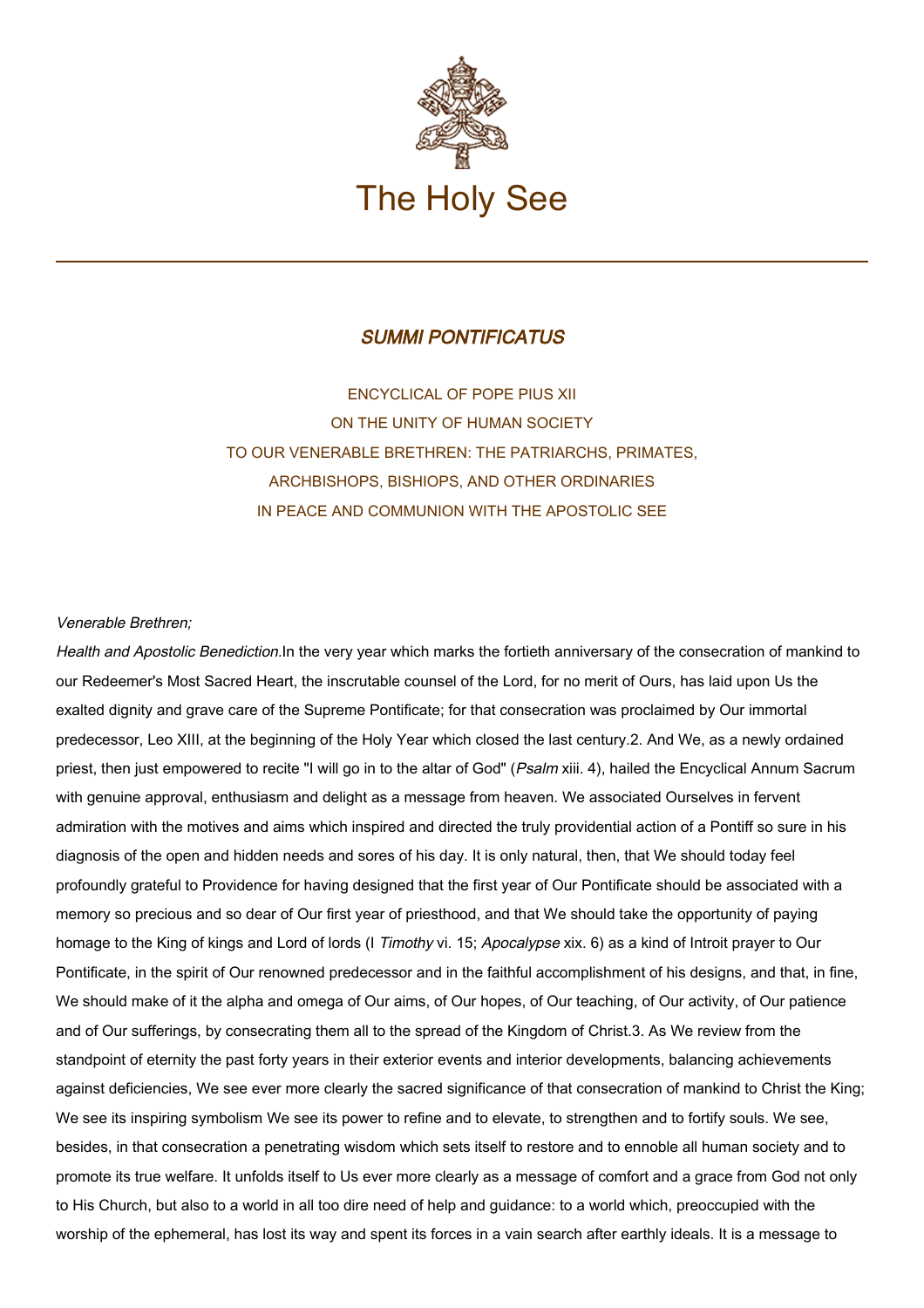men who, in ever increasing numbers, have cut themselves off from faith in Christ and, even more, from the recognition and observance of His law; a message opposed to that philosophy of life for which the doctrine of love and renunciation preached in the Sermon on the Mount and the Divine act of love on the Cross seem to be a stumbling block and foolishness.4. Even as the precursor of the Lord proclaimed one day to those who sought and questioned him: "Behold the lamb of God" (Saint John i. 29), in order to warn them that the desired of the nations (cf. Aggeus ii. 8), dwelt, though as yet unrecognized, in their midst, so, too, the representative of Christ addressed his mighty cry of entreaty: "Behold your King" (Saint John xix. 14) to the renegades, to the doubters, to the wavering, to the hesitant, who either refused to follow the glorious Redeemer, living ever and working in His Church, or followed Him with carelessness and sloth.5. From the widening and deepening of devotion to the Divine Heart of the Redeemer, which had its splendid culmination in the consecration of humanity at the end of the last century, and further in the introduction, by Our immediate predecessor of happy memory, of the Feast of Christ the King, there have sprung up benefits beyond description for numberless souls as the stream of the river which maketh the City of God joyful (Psalm xlv. 5). What age had greater need than ours of these benefits? What age has been, for all its technical and purely civic progress, more tormented than ours by spiritual emptiness and deep-felt interior poverty? May we not, perhaps, apply to it the prophetic words of the Apocalypse: "Thou sayest: I am rich, and made wealthy, and have need of nothing: and knowest not, that thou art wretched, and miserable, and poor, and blind, and naked." (Apocalypse iii. 17.)6. Can there be, Venerable Brethren, a greater or more urgent duty than to preach the unsearchable riches of Christ (*Ephesians* iii. 8) to the men of our time? Can there be anything nobler than to unfurl the "Ensign of the King" before those who have followed and still follow a false standard, and to win back to the victorious banner of the Cross those who have abandoned it? What heart is not inflamed, is not swept forward to help at the sight of so many brothers and sisters who, misled by error, passion, temptation and prejudice, have strayed away from faith in the true God and have lost contact with the joyful and life-giving message of Christ?7. Who among "the Soldiers of Christ" - ecclesiastic or layman - does not feel himself incited and spurred on to a greater vigilance, to a more determined resistance, by the sight of the ever-increasing host of Christ's enemies; as he perceives the spokesmen of these tendencies deny or in practice neglect the vivifying truths and the values inherent in belief in God and in Christ; as he perceives them wantonly break the Tables of God's Commandments to substitute other tables and other standards stripped of the ethical content of the Revelation on Sinai, standards in which the spirit of the Sermon on the Mount and of the Cross has no place?8. Who could observe without profound grief the tragic harvest of such desertions among those who in days of calm and security were numbered among the followers of Christ, but who - Christians unfortunately more in name than in fact - in the hour that called for endurance, for effort, for suffering, for a stout heart in face of hidden or open persecution, fell victims of cowardice, weakness, uncertainty; who, terror-stricken before the sacrifices entailed by a profession of their Christian Faith, could not steel themselves to drink the bitter chalice awaiting those faithful to Christ?9. In such dispositions of time and temperament, Venerable Brethren, may the approaching Feast of Christ the King, on which this, Our first Encyclical, will reach you, be a day of grace and of thorough renewal and revival in the spirit of the Kingdom of Christ. May it be a day when the consecration of the human race to the Divine Heart, which should be celebrated in a particularly solemn manner, will gather the Faithful of all peoples and all nations around the throne of the Eternal King, in adoration and in reparation, to renew now and forever their oath of allegiance to Him and to His law of truth and of love.10. May it be for the Faithful a day of grace, on which the fire that Our Lord came to cast upon the earth will kindle with ever greater light and purity. May it be a day of grace for the lukewarm, for the weary, for the afflicted, that their heads, which have become faint, may give proofs of interior renewal and regeneration of spirit. May it be a day of grace also for those who have not known Christ or who have lost Him; a day when from millions of faithful hearts will rise to Heaven the prayer that "the Light which enlighteneth every man that cometh into this world" (Saint John i. 9) may make

 $\mathcal{P}$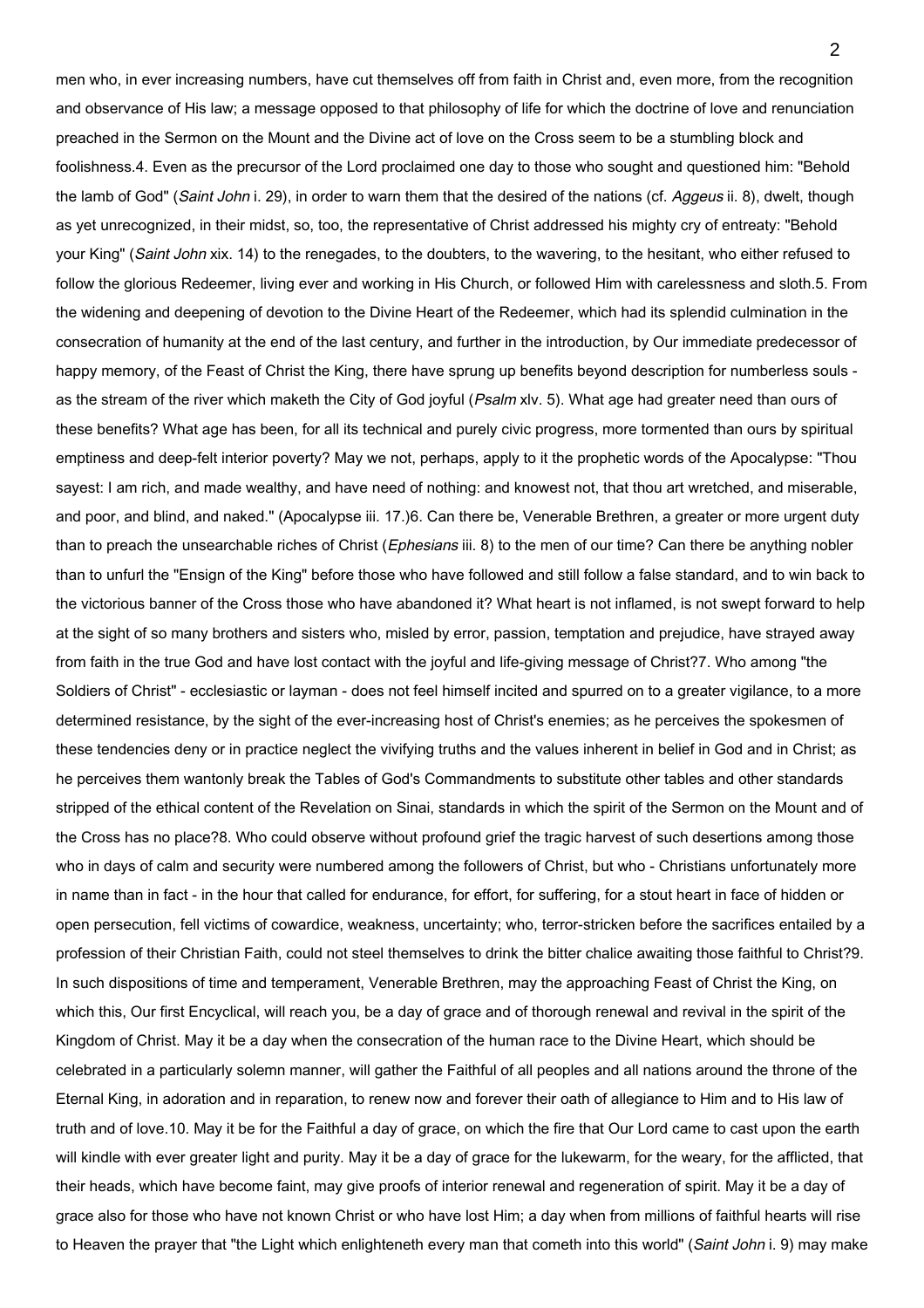clear to them the way of salvation, that His grace may stir in the "troubled heart" of the wanderers a homesickness for things eternal, a homesickness that impels them to return to Him, Who from His sorrowful throne of the Cross thirsts for their souls also and Who is consumed by a desire to become for them, too, "the Way, and the Truth and the Life" (Saint John xiv. 6).11. As, with a heart full of confidence and hope. We place this first Encyclical of Our Pontificate under the Seal of Christ the King, We feel entirely assured of the unanimous and enthusiastic approval of the whole flock of Christ. The difficulties, anxieties and trials of the present hour arouse, intensify and refine, to a degree rarely attained, the sense of solidarity in the Catholic family. They make all believers in God and in Christ share the consciousness of a common threat from a common danger.12. We witnessed a consoling and memorable display of this Catholic solidarity, greatly intensified in such difficult circumstances - the serried ranks, the assurance, the resolution, the will to win - in those days when, with faltering step but with confidence in God, We took possession of the chair left vacant by the death of Our great predecessor.13. We cherish the memory of the many testimonies of filial attachment to the Church and to the Vicar of Christ, and of the ovation so genuine, so enthusiastic, and so spontaneous accorded to Us on the occasion of Our election and coronation; and We gladly take this opportune occasion to address to you, Venerable Brethren, and to all who belong to the flock of the Lord, a word of sincere gratitude for that orderly manifestation of reverent love and of steadfast loyalty to the Papacy, in which one could see recognition of the God-given mission of the High Priest and of the Supreme Pastor.14. For, We well know it, all those manifestations were not and could not have been addressed to Our poor person but to the singular and exalted office to which the Lord had raised Us. And though from that first moment We felt all the great weight of responsible cares inseparable from the supreme power given to Us by Divine Providence, it was a consolation to see that magnificent and tangible demonstration of the indissoluble unity of the Catholic Church rallying all the closer to the impregnable Rock of Peter, to form around it a wall and a bulwark as the enemies of Christ become bolder.15. This same manifestation of world-wide Catholic solidarity and of supernatural brotherhood of peoples around their Common Father, seemed to Us all the richer in fair hopes in view of the tragic circumstances, both material and spiritual, of the moment. That memory has continued to comfort Us also in the first months of Our Pontificate in which We have already witnessed the toil, the anxiety, and the trials with which the path of the Spouse of Christ across the world is strewn.16. Nor can We pass over in silence the profound impression of heartfelt gratitude made on Us by the good wishes of those who, though not belonging to the visible body of the Catholic Church, have given noble and sincere expression to their appreciation of all that unites them to Us in love for the Person of Christ or in belief in God. We wish to express Our gratitude to them all. We entrust them one and all to the protection and to the guidance of the Lord and We assure them solemnly that one thought only fills Our mind: to imitate the example of the Good Shepherd in order to bring true happiness to all men: "that they may have life, and may have it more abundantly" (Saint John x. 10).17. But We must, in obedience to an inner prompting, make special mention of Our gratitude for the tokens of reverent homage which we have had from the Sovereigns, heads of States and Governments of those nations with which the Holy See is in friendly relations. Our heart is joyous especially at the thought that We can, in this first Encyclical directed to the whole Christian people scattered over the world, rank among such friendly powers Our dear Italy, fruitful garden of the Faith, which was planted by the Princes of the Apostles. For, as a result of the Lateran Pacts, her representative occupies a place of honor among those officially accredited to the Apostolic See. "The Peace of Christ restored to Italy," like a new dawn of brotherly union in religious and in civil intercourse, had its beginning in these Pacts. We pray God that, in the serene atmosphere of that peace, He may pervade, revivify, strengthen and fortify the hearts of the Italian people, so close to Us, in the midst of which We live, with which We share the very air We breathe. We hope and trust that people, so dear to Our predecessors and to Us, may be faithful to its glorious Catholic tradition, and experience through the Divine Protection ever more that truth of the Psalmist: "Happy is that people whose God is the Lord" (*Psalm* cxiii. 15).18.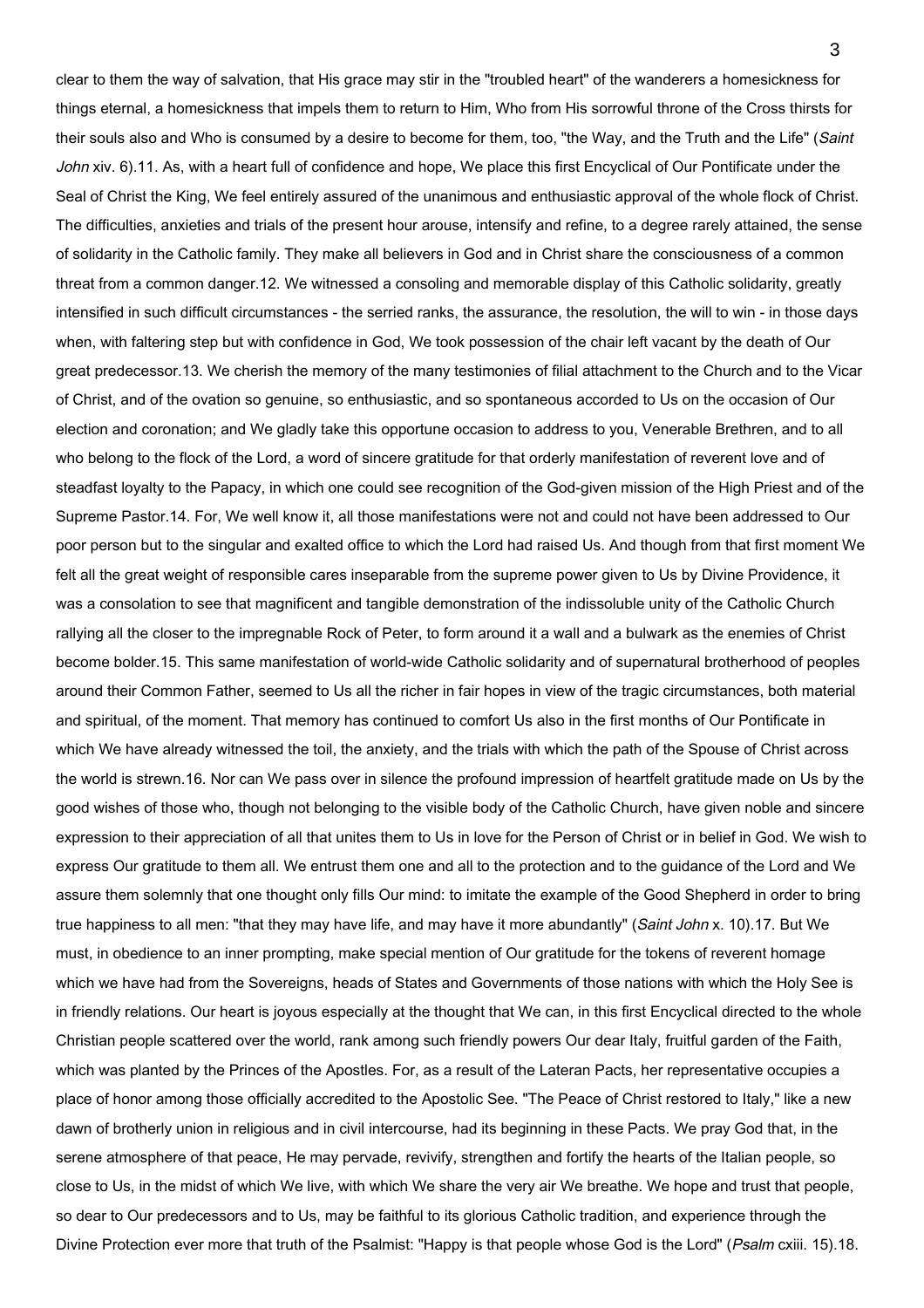This happy new juridical and spiritual position which that achievement, destined to make an indelible mark in history, has secured and sealed for Italy and for the whole Catholic world, never appeared to Us so impressive in its unifying effects as when, from the lofty loggia of the Vatican Basilica, We opened and raised Our arms and Our hand for the first time in blessing over Rome - Rome, the Seat of the Papacy and Our own dear birthplace - over Italy reconciled with the Church, and over the peoples of the entire world.19. As Vicar of Him Who in a decisive hour pronounced before the highest earthly authority of that day, the great words: "For this was I born, and for this came I into the world; that I should give testimony to the truth. Every one that is of the truth, hearest My voice" (Saint John xviii. 37), We feel We owe no greater debt to Our office and to Our time than to testify to the truth with Apostolic firmness: "to give testimony to the truth." This duty necessarily entails the exposition and confutation of errors and human faults; for these must be made known before it is possible to tend and to heal them. "You shall know the truth and the truth shall make you free" (Saint John viii. 32).20. In the fulfillment of this, Our duty, we shall not let Ourselves be influenced by earthly considerations nor be held back by mistrust or opposition, by rebuffs or lack of appreciation of Our words, nor yet by fear of misconceptions and misinterpretations. We shall fulfill Our duty, animated ever with that paternal charity which, while it suffers from the evils which afflict Our children, at the same time points out to them the remedy; We shall strive to imitate the Divine Model of shepherds, Jesus, the Good Shepherd, Who is light as well as love: "Doing the truth in charity" (Ephesians iv. 15).21. At the head of the road which leads to the spiritual and moral bankruptcy of the present day stand the nefarious efforts of not a few to dethrone Christ; the abandonment of the law of truth which He proclaimed and of the law of love which is the life breath of His Kingdom.22. In the recognition of the royal prerogatives of Christ and in the return of individuals and of society to the law of His truth and of His love lies the only way to salvation.23. Venerable Brethren, as We write these lines the terrible news comes to Us that the dread tempest of war is already raging despite all Our efforts to avert it. When We think of the wave of suffering that has come on countless people who but yesterday enjoyed in the environment of their homes some little degree of well-being, We are tempted to lay down Our pen. Our paternal heart is torn by anguish as We look ahead to all that will yet come forth from the baneful seed of violence and of hatred for which the sword today ploughs the blood-drenched furrow.24. But precisely because of this apocalyptic foresight of disaster, imminent and remote, We feel We have a duty to raise with still greater insistence the eyes and hearts of those in whom there yet remains good will to the One from Whom alone comes the salvation of the world - to One Whose almighty and merciful Hand can alone calm this tempest - to the One Whose truth and Whose love can enlighten the intellects and inflame the hearts of so great a section of mankind plunged in error, selfishness, strife and struggle, so as to give it a new orientation in the spirit of the Kingship of Christ.25. Perhaps - God grant it - one may hope that this hour of direct need may bring a change of outlook and sentiment to those many w ho, till now, have walked with blind faith along the path of popular modern errors unconscious of the treacherous and insecure ground on which they trod. Perhaps the many who have not grasped the importance of the educational and pastoral mission of the Church will now understand better her warnings, scouted in the false security of the past. No defense of Christianity could be more effective than the present straits. From the immense vortex of error and anti-Christian movements there has come forth a crop of such poignant disasters as to constitute a condemnation surpassing in its conclusiveness any merely theoretical refutation.26. Hours of painful disillusionment are often hours of grace - "a passage of the Lord" (cf. Exodus xii. 11), when doors which in other circumstances would have remained shut, open at Our Savior's words: "Behold, I stand at the gate and knock" (Apocalypse iii. 20). God knows that Our heart goes out in affectionate sympathy and spiritual joy to those who, as a result of such painful trials, feel within them an effective and salutary thirst for the truth, justice and peace of Christ. But for those also for whom as yet the hour of light from on high has not come, Our heart knows only love, Our lips move only in prayer to the Father of Light that He may cause to shine in their hearts, indifferent as yet or hostile to Christ, a ray of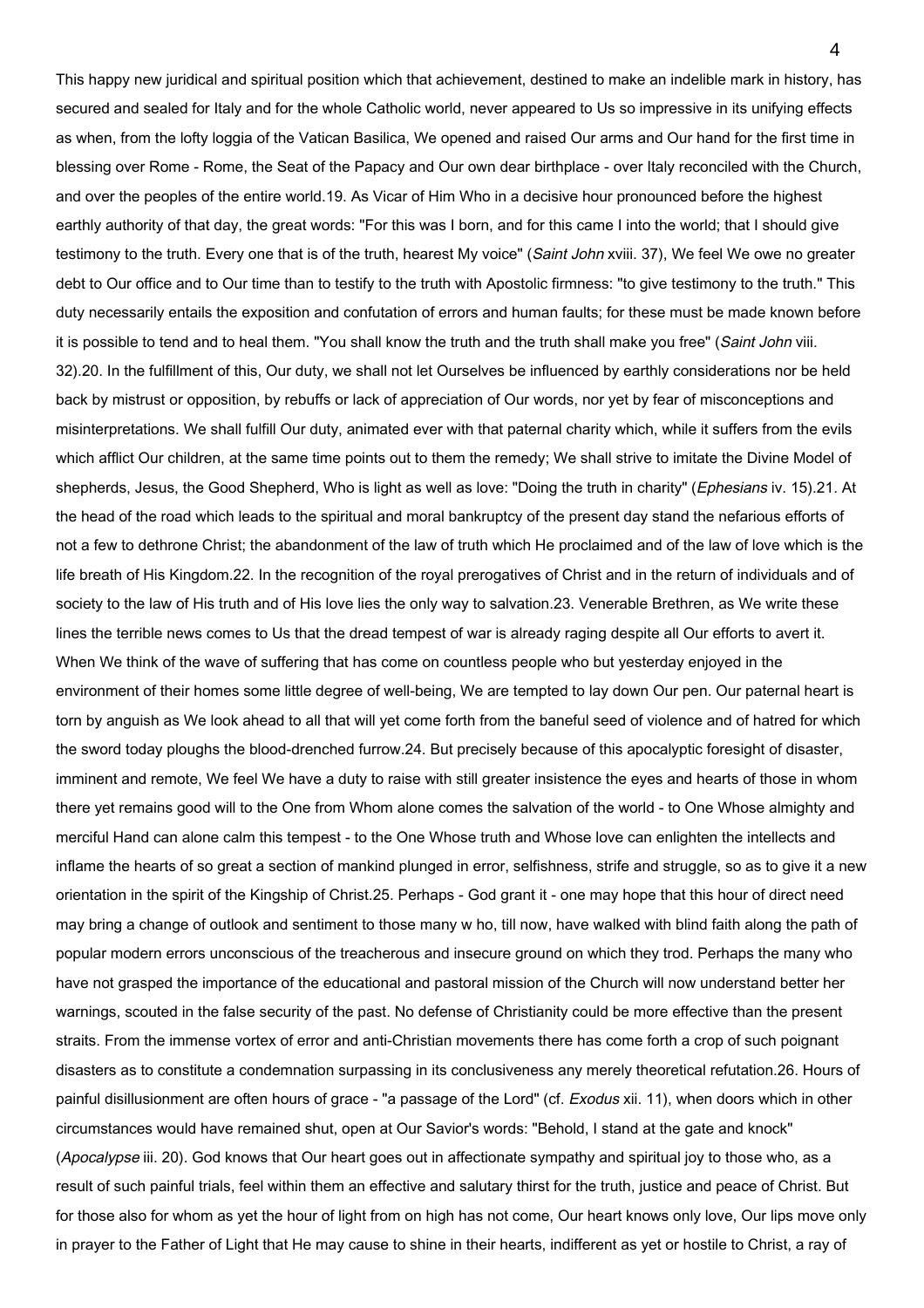that Light which once transformed Saul into Paul; of that Light which has shown its mysterious power strongest in the times of greatest difficulty for the Church.27. A full statement of the doctrinal stand to be taken in face of the errors of today, if necessary, can be put off to another time unless there is disturbance by calamitous external events; for the moment We limit Ourselves to some fundamental observations.28. The present age, Venerable Brethren, by adding new errors to the doctrinal aberrations of the past, has pushed these to extremes which lead inevitably to a drift towards chaos. Before all else, it is certain that the radical and ultimate cause of the evils which We deplore in modern society is the denial and rejection of a universal norm of morality as well for individual and social life as for international relations; We mean the disregard, so common nowadays, and the forgetfulness of the natural law itself, which has its foundation in God, Almighty Creator and Father of all, supreme and absolute Lawgiver, all-wise and just Judge of human actions. When God is hated, every basis of morality is undermined; the voice of conscience is stilled or at any rate grows very faint, that voice which teaches even to the illiterate and to uncivilized tribes what is good and what is bad, what lawful, what forbidden, and makes men feel themselves responsible for their actions to a Supreme Judge.29. The denial of the fundamentals of morality had its origin, in Europe, in the abandonment of that Christian teaching of which the Chair of Peter is the depository and exponent. That teaching had once given spiritual cohesion to a Europe which, educated, ennobled and civilized by the Cross, had reached such a degree of civil progress as to become the teacher of other peoples, of other continents. But, cut off from the infallible teaching authority of the Church, not a few separated brethren have gone so far as to overthrow the central dogma of Christianity, the Divinity of the Savior, and have hastened thereby the progress of spiritual decay.30. The Holy Gospel narrates that when Jesus was crucified "there was darkness over the whole earth" (Matthew xxvii. 45); a terrifying symbol of what happened and what still happens spiritually wherever incredulity, blind and proud of itself, has succeeded in excluding Christ from modern life, especially from public life, and has undermined faith in God as well as faith in Christ. The consequence is that the moral values by which in other times public and private conduct was gauged have fallen into disuse; and the much vaunted civilization of society, which has made ever more rapid progress, withdrawing man, the family and the State from the beneficent and regenerating effects of the idea of God and the teaching of the Church, has caused to reappear, in regions in which for many centuries shone the splendors of Christian civilization, in a manner ever clearer, ever more distinct, ever more distressing, the signs of a corrupt and corrupting paganism: "There was darkness when they crucified Jesus" (Roman Breviary, Good Friday, Response Five).31. Many perhaps, while abandoning the teaching of Christ, were not fully conscious of being led astray by a mirage of glittering phrases, which proclaimed such estrangement as an escape from the slavery in which they were before held; nor did they then foresee the bitter consequences of bartering the truth that sets free, for error which enslaves. They did not realize that, in renouncing the infinitely wise and paternal laws of God, and the unifying and elevating doctrines of Christ's love, they were resigning themselves to the whim of a poor, fickle human wisdom; they spoke of progress, when they were going back; of being raised, when they groveled; of arriving at man's estate, when they stooped to servility. They did not perceive the inability of all human effort to replace the law of Christ by anything equal to it; "they became vain in their thoughts" (Romans i. 21).32. With the weakening of faith in God and in Jesus Christ, and the darkening in men's minds of the light of moral principles, there disappeared the indispensable foundation of the stability and quiet of that internal and external, private and public order, which alone can support and safeguard the prosperity of States.33. It is true that even when Europe had a cohesion of brotherhood through identical ideals gathered from Christian preaching, she was not free from divisions, convulsions and wars which laid her waste; but perhaps they never felt the intense pessimism of today as to the possibility of settling them, for they had then an effective moral sense of the just and of the unjust, of the lawful and of the unlawful, which, by restraining outbreaks of passion, left the way open to an honorable settlement. In Our days, on the contrary, dissensions come not only from the surge of rebellious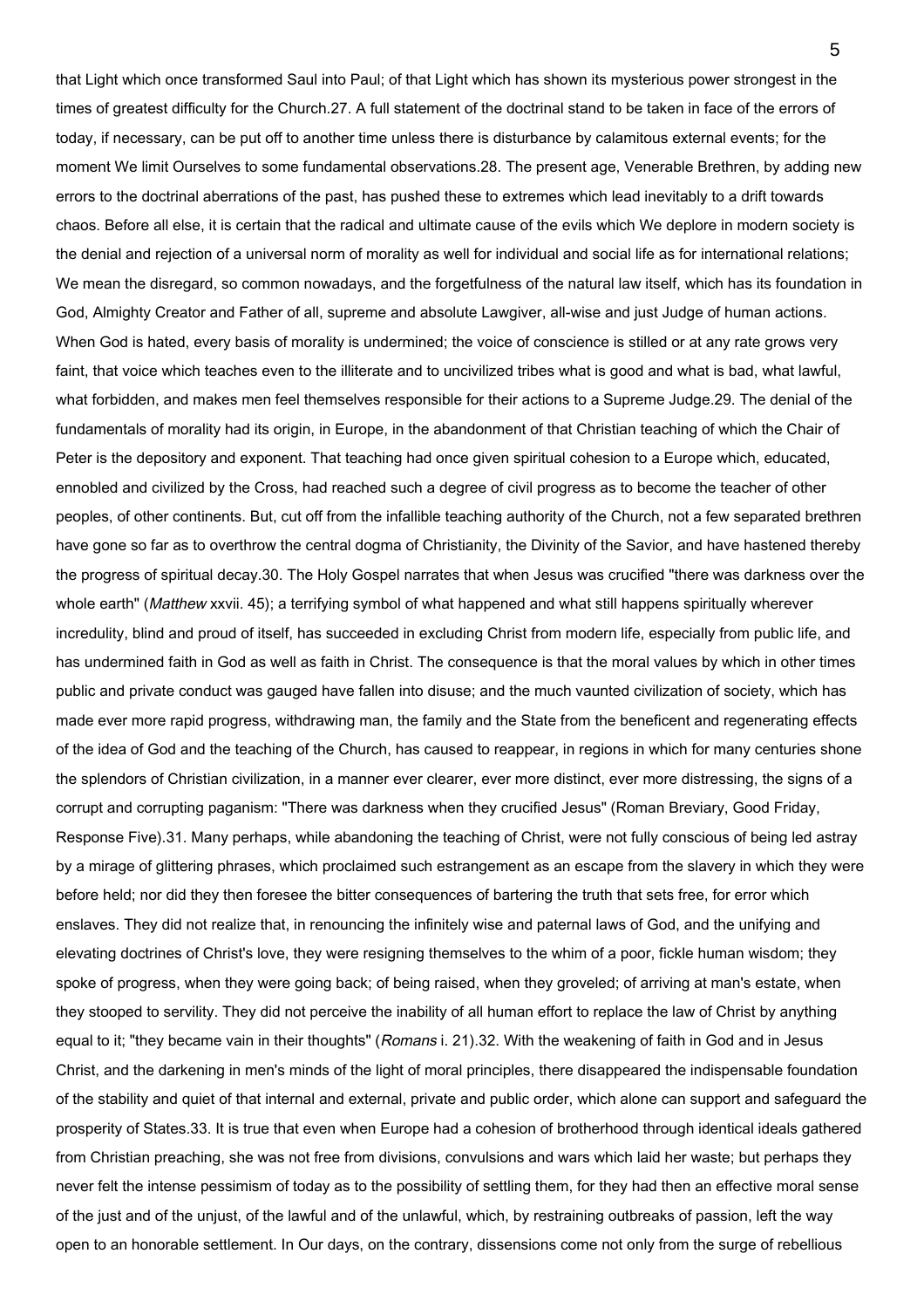passion, but also from a deep spiritual crisis which has overthrown the sound principles of private and public morality.34. Among the many errors which derive from the poisoned source of religious and moral agnosticism, We would draw your attention, Venerable Brethren, to two in particular, as being those which more than others render almost impossible or at least precarious and uncertain, the peaceful intercourse of peoples.35. The first of these pernicious errors, widespread today, is the forgetfulness of that law of human solidarity and charity which is dictated and imposed by our common origin and by the equality of rational nature in all men, to whatever people they belong, and by the redeeming Sacrifice offered by Jesus Christ on the Altar of the Cross to His Heavenly Father on behalf of sinful mankind.36. In fact, the first page of the Scripture, with magnificent simplicity, tells us how God, as a culmination to His creative work, made man to His Own image and likeness (cf. Genesis i. 26, 27); and the same Scripture tells us that He enriched man with supernatural gifts and privileges, and destined him to an eternal and ineffable happiness. It shows us besides how other men took their origin from the first couple, and then goes on, in unsurpassed vividness of language, to recount their division into different groups and their dispersion to various parts of the world. Even when they abandoned their Creator, God did not cease to regard them as His children, who, according to His merciful plan, should one day be reunited once more in His friendship (cf. Genesis xii. 3).37. The Apostle of the Gentiles later on makes himself the herald of this truth which associates men as brothers in one great family, when he proclaims to the Greek world that God "hath made of one, all mankind, to dwell upon the whole face of the earth, determining appointed times, and the limits of their habitation, that they should seek God" (Acts xvii. 26, 27).38. A marvelous vision, which makes us see the human race in the unity of one common origin in God "one God and Father of all, Who is above all, and through all, and in us all" (*Ephesians* iv. 6); in the unity of nature which in every man is equally composed of material body and spiritual, immortal soul; in the unity of the immediate end and mission in the world; in the unity of dwelling place, the earth, of whose resources all men can by natural right avail themselves, to sustain and develop life; in the unity of the supernatural end, God Himself, to Whom all should tend; in the unity of means to secure that end.39. It is the same Apostle who portrays for us mankind in the unity of its relations with the Son of God, image of the invisible God, in Whom all things have been created: "In Him were all things created" (Colossians i. 16); in the unity of its ransom, effected for all by Christ, Who, through His Holy and most bitter passion, restored the original friendship with God which had been broken, making Himself the Mediator between God and men: "For there is one God, and one Mediator of God and men, the man Christ Jesus" (I Timothy ii. 5).40. And to render such friendship between God and mankind more intimate, this same Divine and universal Mediator of salvation and of peace, in the sacred silence of the Supper Room, before He consummated the Supreme Sacrifice, let fall from His divine Lips the words which reverberate mightily down the centuries, inspiring heroic charity in a world devoidof love and torn by hate: "This is my commandment that you love one another, as I have loved you" (Saint John xv. 12).41. These are supernatural truths which form a solid basis and the strongest possible bond of a union, that is reinforced by the love of God and of our Divine Redeemer, from Whom all receive salvation "for the edifying of the Body of Christ: until we all meet into the unity of faith, and of the knowledge of the Son of God, unto a perfect man, unto the measure of the age of the fullness of Christ" (*Ephesians* iv. 12, 13).42. In the light of this unity of all mankind, which exists in law and in fact, individuals do not feel themselves isolated units, like grains of sand, but united by the very force of their nature and by their internal destiny, into an organic, harmonious mutual relationship which varies with the changing of times.43. And the nations, despite a difference of development due to diverse conditions of life and of culture, are not destined to break the unity of the human race, but rather to enrich and embellish it by the sharing of their own peculiar gifts and by that reciprocal interchange of goods which can be possible and efficacious only when a mutual love and a lively sense of charity unite all the sons of the same Father and all those redeemed by the same Divine Blood.44. The Church of Christ, the faithful depository of the teaching of Divine Wisdom, cannot and does not think of deprecating or disdaining the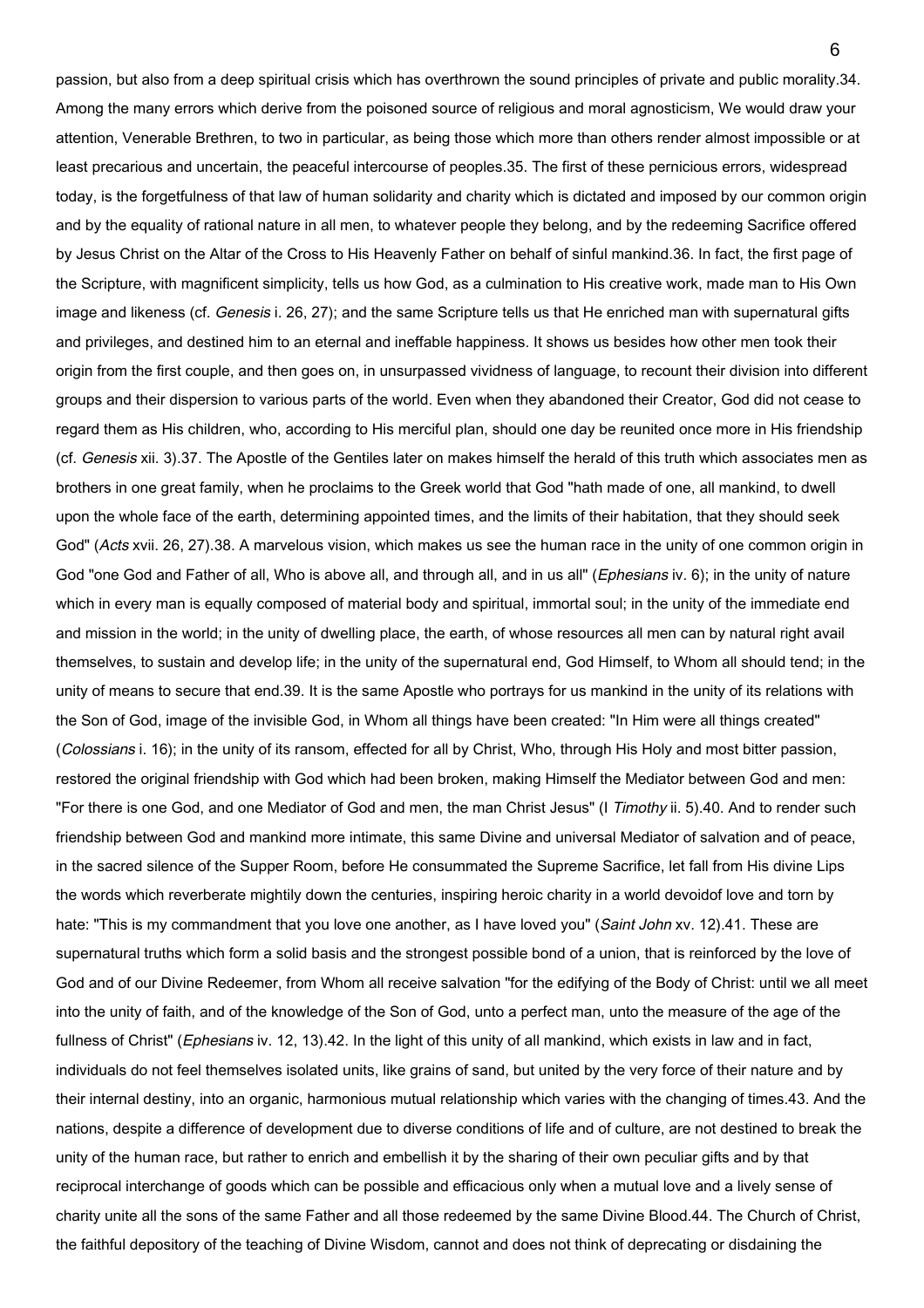particular characteristics which each people, with jealous and intelligible pride, cherishes and retains as a precious heritage. Her aim is a supernatural union in all-embracing love, deeply felt and practiced, and not the unity which is exclusively external and superficial and by that very fact weak.45. The Church hails with joy and follows with her maternal blessing every method of guidance and care which aims at a wise and orderly evolution of particular forces and tendencies having their origin in the individual character of each race, provided that they are not opposed to the duties incumbent on men from their unity of origin and common destiny.46. She has repeatedly shown in her missionary enterprises that such a principle of action is the guiding star of her universal apostolate. Pioneer research and investigation, involving sacrifice, devotedness and love on the part of her missionaries of every age, have been undertaken in order to facilitate the deeper appreciative insight into the most varied civilizations and to put their spiritual values to account for a living and vital preaching of the Gospel of Christ. All that in such usages and customs is not inseparably bound up with religious errors will always be subject to kindly consideration and, when it is found possible, will be sponsored and developed.47. Our immediate predecessor, of holy and venerated memory, applying such norms to a particularly delicate question, took some generous decisions which are a monument to his insight and to the intensity of his apostolic spirit. Nor need We tell you, Venerable Brethren, that We intend to proceed without hesitation along this way. Those who enter the Church, whatever be their origin or their speech, must know that they have equal rights as children in the House of the Lord, where the law of Christ and the peace of Christ prevail.48. In accordance with these principles of equality, the Church devotes her care to forming cultured native clergy and gradually increasing the number of native Bishops. And in order to give external expression to these, Our intentions, We have chosen the forthcoming Feast of Christ the King to raise to the Episcopal dignity at the Tomb of the Apostles twelve representatives of widely different peoples and races. In the midst of the disruptive contrasts which divide the human family, may this solemn act proclaim to all Our sons, scattered over the world, that the spirit, the teaching and the work of the Church can never be other than that which the Apostle of the Gentiles preached: "putting on the new, (man) him who is renewed unto knowledge, according to the image of him that created him. Where there is neither Gentile nor Jew, circumcision nor uncircumcision, barbarian nor Scythian, bond nor free. But Christ is all and in all" (Colossians iii. 10, 11).49. Nor is there any fear lest the consciousness of universal brotherhood aroused by the teaching of Christianity, and the spirit which it inspires, be in contrast with love of traditions or the glories of one's fatherland, or impede the progress of prosperity or legitimate interests. For that same Christianity teaches that in the exercise of charity we must follow a God-given order, yielding the place of honor in our affections and good works to those who are bound to us by special ties. Nay, the Divine Master Himself gave an example of this preference for His Own country and fatherland, as He wept over the coming destruction of the Holy City. But legitimate and well-ordered love of our native country should not make us close our eyes to the all-embracing nature of Christian Charity, which calls for consideration of others and of their interests in the pacifying light of love.50. Such is the marvelous doctrine of love and peace which has been such an ennobling factor in the civil and religious progress of mankind. And the heralds who proclaimed it, moved by supernatural charity, not only tilled the land and cared for the sick, but above all they reclaimed, moulded and raised life to divine heights, directing it toward the summit of sanctity in which everything is seen in the light of God. They have raised mansions and temples which show to what lofty and kindly heights the Christian ideal urges man; but above all they have made of men, wise or ignorant, strong or weak, living temples of God and branches of the very vine which is Christ. They have handed on to future generations the treasures of ancient art and wisdom and have secured for them that inestimable gift of eternal wisdom which links men as brothers by the common recognition of a supernatural ownership.51. Venerable Brethren, forgetfulness of the law of universal charity - of that charity which alone can consolidate peace by extinguishing hatred and softening envies and dissensions - is the source of very grave evils for peaceful relations between nations.52. But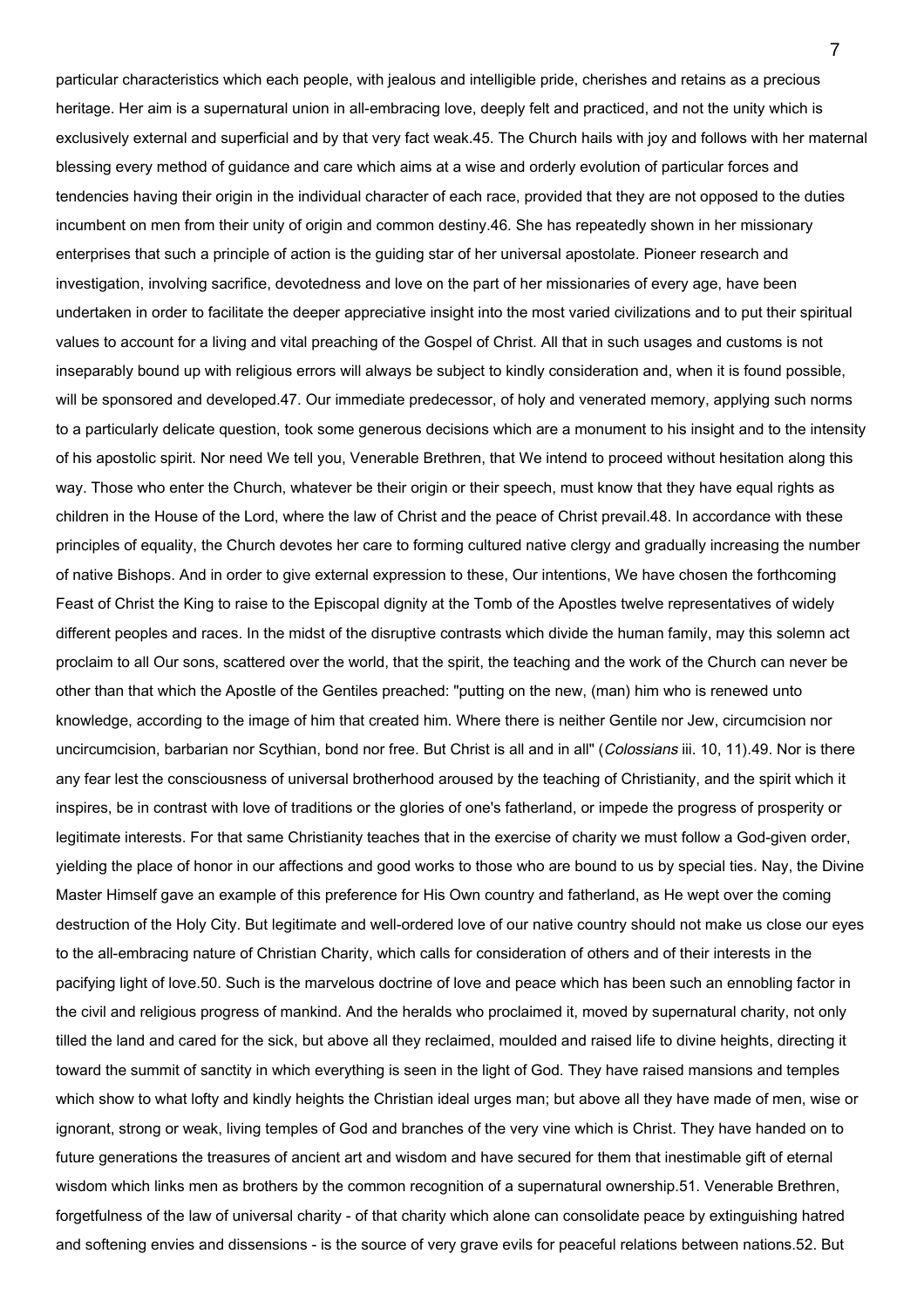there is yet another error no less pernicious to the well-being of the nations and to the prosperity of that great human society which gathers together and embraces within its confines all races. It is the error contained in those ideas which do not hesitate to divorce civil authority from every kind of dependence upon the Supreme Being - First Source and absolute Master of man and of society - and from every restraint of a Higher Law derived from God as from its First Source. Thus they accord the civil authority an unrestricted field of action that is at the mercy of the changeful tide of human will, or of the dictates of casual historical claims, and of the interests of a few.53. Once the authority of God and the sway of His law are denied in this way, the civil authority as an inevitable result tends to attribute to itself that absolute autonomy which belongs exclusively to the Supreme Maker. It puts itself in the place of the Almighty and elevates the State or group into the last end of life, the supreme criterion of the moral and juridical order, and therefore forbids every appeal to the principles of natural reason and of the Christian conscience. We do not, of course, fail to recognize that, fortunately, false principles do not always exercise their full influence, especially when age-old Christian traditions, on which the peoples have been nurtured, remain still deeply, even if unconsciously, rooted in their hearts.54. None the less, one must not forget the essential insufficiency and weakness of every principle of social life which rests upon a purely human foundation, is inspired by merely earthly motives and relies for its force on the sanction of a purely external authority.55. Where the dependence of human right upon the Divine is denied, where appeal is made only to some insecure idea of a merely human authority, and an autonomy is claimed which rests only upon a utilitarian morality, there human law itself justly forfeits in its more weighty application the moral force which is the essential condition for its acknowledgment and also for its demand of sacrifices.56. It is quite true that power based on such weak and unsteady foundations can attain at times, under chance circumstances, material successes apt to arouse wonder in superficial observers.57. But the moment comes when the inevitable law triumphs, which strikes down all that has been constructed upon a hidden or open disproportion between the greatness of the material and outward success, and the weakness of the inward value and of its moral foundation. Such disproportion exists whenever public authority disregards or denies the dominion of the Supreme Lawgiver, Who, as He has given rulers power, has also set and marked its bounds.58. Indeed, as Our great predecessor, Leo XIII, wisely taught in the Encyclical Immortale Dei, it was the Creator's will that civil sovereignty should regulate social life after the dictates of an order changeless in its universal principles; should facilitate the attainment in the temporal order, by individuals, of physical, intellectual and moral perfection; and should aid them to reach their supernatural end.59. Hence, it is the noble prerogative and function of the State to control, aid and direct the private and individual activities of national life that they converge harmoniously towards the common good. That good can neither be defined according to arbitrary ideas nor can it accept for its standard primarily the material prosperity of society, but rather it should be defined according to the harmonious development and the natural perfection of man. It is for this perfection that society is designed by the Creator as a means.60. To consider the State as something ultimate to which everything else should be subordinated and directed, cannot fail to harm the true and lasting prosperity of nations. This can happen either when unrestricted dominion comes to be conferred on the State as having a mandate from the nation, people, or even a social order, or when the State arrogates such dominion to itself as absolute master, despotically, without any mandate whatsoever. If, in fact, the State lays claim to and directs private enterprises, these, ruled as they are by delicate and complicated internal principles which guarantee and assure the realization of their special aims, may be damaged to the detriment of the public good, by being wrenched from their natural surroundings, that is, from responsible private action.61. Further, there would be danger lest the primary and essential cell of society, the family, with its well-being and its growth, should come to be considered from the narrow standpoint of national power, and lest it be forgotten that man and the family are by nature anterior to the State, and that the Creator has given to both of them powers and rights and has assigned them a mission and a charge that correspond to undeniable natural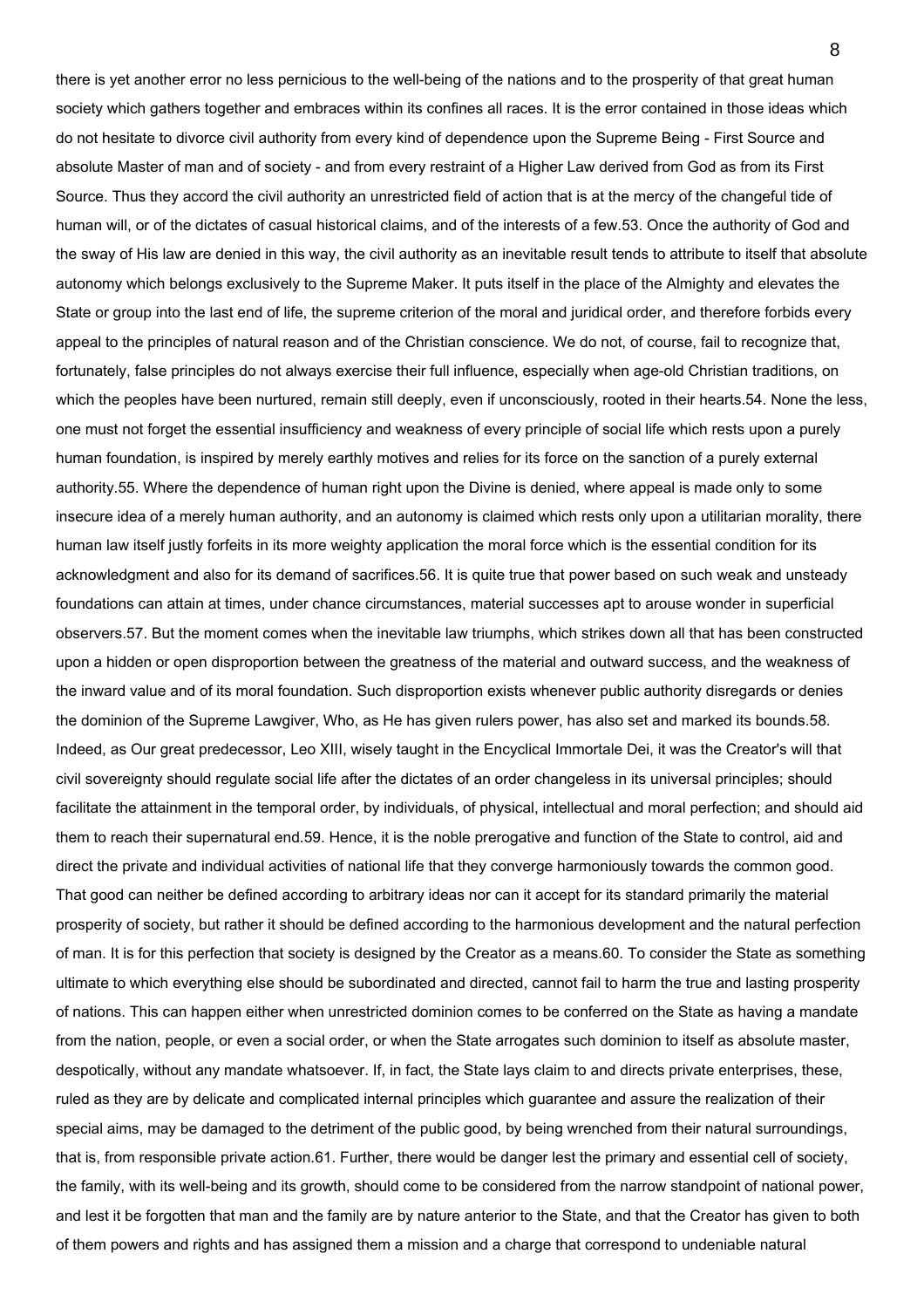requirements.62. The education of the new generation in that case would not aim at the balanced and harmonious development of the physical powers and of all the intellectual and moral qualities, but at a one-sided formation of those civic virtues that are considered necessary for attaining political success, while the virtues which give society the fragrance of nobility, humanity and reverence would be inculcated less, for fear they should detract from the pride of the citizen.63. Before Us stand out with painful clarity the dangers We fear will accrue to this and coming generations from the neglect or nonrecognition, the minimizing and the gradual abolition of the rights peculiar to the family. Therefore We stand up as determined defenders of those rights in the full consciousness of the duty imposed on Us by Our Apostolic office. The stress of our times, as well external as internal, material and spiritual alike, and the manifold errors with their countless repercussions are tasted by none so bitterly as by that noble little cell, the family.64. True courage and a heroism worthy in its degree of admiration and respect, are often necessary to support the hardships of life, the daily weight of misery, growing want and restrictions on a scale never before experienced, whose reason and necessity are not always apparent. Whoever has the care of souls and can search hearts, knows the hidden tears of mothers, the resigned sorrow of so many fathers, the countless bitterness of which no statistics tell nor can tell He sees with sad eyes the mass of sufferings ever on the increase; he knows how the powers of disorder and destruction stand on the alert ready to make use of all these things for their dark designs.65. No one of good-will and vision will think of refusing the State, in the exceptional conditions of the world of today, correspondingly wider and exceptional rights to meet the popular needs. But even in such emergencies, the moral law, established by God, demands that the lawfulness of each such measure and its real necessity be scrutinized with the greatest rigor according to the standards of the common good.66. In any case, the more burdensome the material sacrifices demanded of the individual and the family by the State, the more must the rights of conscience be to it sacred and inviolable. Goods, blood it can demand; but the soul redeemed by God, never. The charge laid by God on parents to provide for the material and spiritual good of their offspring and to procure for them a suitable training saturated with the true spirit of religion, cannot be wrested from them without grave violation of their rights.67. Undoubtedly, that formation should aim as well at the preparation of youth to fulfill with intelligent understanding and pride those offices of a noble patriotism which give to one's earthly fatherland all due measure of love, self-devotion and service. But, on the other hand, a formation which forgot or, worse still, deliberately neglected to direct the eyes and hearts of youth to the heavenly country would be an injustice to youth, an injustice against the inalienable duties and rights of the Christian family and an excess to which a check must be opposed, in the interests even of the people and of the State itself.68. Such an education might seem perhaps to the rulers responsible for it, a source of increased strength and vigor; it would be, in fact, the opposite, as sad experience would prove. The crime of high treason against the "King of kings and Lord of lords" (I Timothy vi. 15; cf. Apocalypse xix. 6) perpetrated by an education that is either indifferent or opposed to Christianity, the reversal of "Suffer the little children to come unto me" (Saint Matthew xix, 14), would bear most bitter fruits. On the contrary, the State which lifts anxiety from the bleeding and torn hearts of fathers and mothers and restores their rights, only promotes its own internal peace and lays foundations of a happy future for the country. The souls of children given to their parents by God and consecrated in Baptism with the royal character of Christ, are a sacred charge over which watches the jealous love of God. The same Christ Who pronounced the words "Suffer little children to come unto me" has threatened, for all His mercy and goodness, with fearful evils, those who give scandal to those so dear to His heart.69. Now what scandal is more permanently harmful to generation after generation, than a formation of youth which is misdirected towards a goal that alienates from Christ "the Way and the Truth and the Life" and leads to open or hidden apostasy from Christ? That Christ from Whom they want to alienate the youthful generations of the present day and of the future, is the same Christ Who has received from His Eternal Father all power in Heaven and on earth. He holds in His omnipotent Hand the destiny of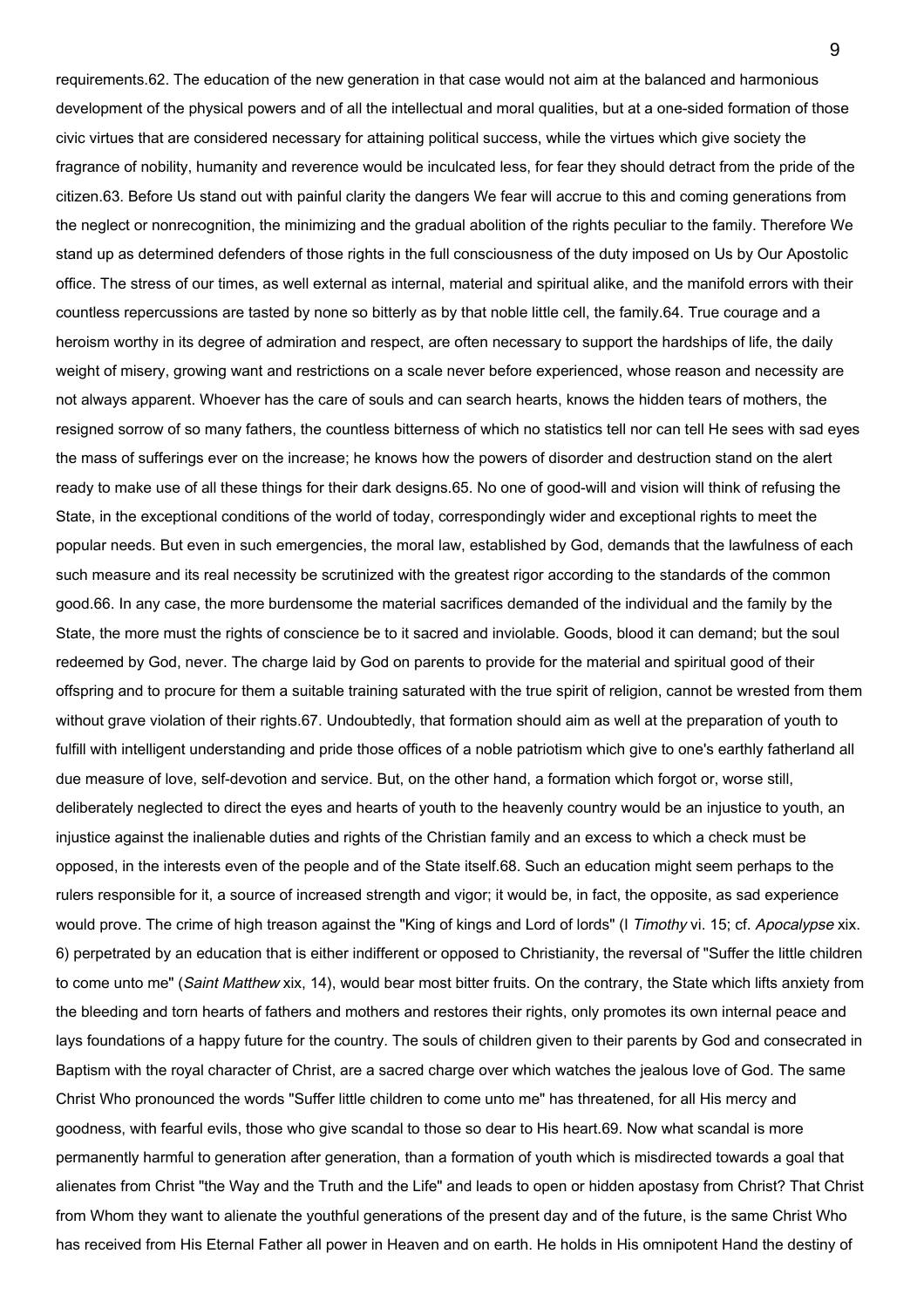States, of peoples and of nations. His it is to shorten or prolong life: His to grant increase, prosperity and greatness.70. Of all that exists on the face of the earth, the soul alone has deathless life. A system of education that should not respect the sacred precincts of the Christian family, protected by God's holy law, that should attack its foundations, bar to the young the way to Christ, to the Savior's fountains of life and joy (cf. Isaias xii. 3), that should consider apostasy from Christ and the Church as a proof of fidelity to the people or a particular class's word: "They that depart from thee, shall be written in the earth" (Jeremiah xvii. 13).71. The idea which credits the State with unlimited authority is not simply an error harmful to the internal life of nations, to their prosperity, and to the larger and well-ordered increase in their well-being, but likewise it injures the relations between peoples, for it breaks the unity of supra-national society, robs the law of nations of its foundation and vigor, leads to violation of others' rights and impedes agreement and peaceful intercourse.72. A disposition, in fact, of the divinely sanctioned natural order divides the human race into social groups, nations or States, which are mutually independent in organization and in the direction of their internal life. But for all that, the human race is bound together by reciprocal ties, moral and juridical, into a great commonwealth directed to the good of all nations and ruled by special laws which protect its unity and promote its prosperity.73. Now no one can fail to see how the claim to absolute autonomy for the State stands in open opposition to this natural way that is inherent in man nay, denies it utterly - and therefore leaves the stability of international relations at the mercy of the will of rulers, while it destroys the possibility of true union and fruitful collaboration directed to the general good.74. So, Venerable Brethren, it is indispensable for the existence of harmonious and lasting contacts and of fruitful relations, that the peoples recognize and observe these principles of international natural law which regulate their normal development and activity. Such principles demand respect for corresponding rights to independence, to life and to the possibility of continuous development in the paths of civilization; they demand, further, fidelity to compacts agreed upon and sanctioned in conformity with the principles of the law of nations.75. The indispensable presupposition, without doubt, of all peaceful intercourse between nations, and the very soul of the juridical relations in force among them, is mutual trust: the expectation and conviction that each party will respect its plighted word; the certainty that both sides are convinced that "better is wisdom, than weapons of war" (Ecclesiastes ix. 18), and are ready to enter into discussion and to avoid recourse to force or to threats of force in case of delays, hindrances, changes or disputes, because all these things can be the result not of bad will, but of changed circumstances and of genuine interests in conflict.76. But on the other hand, to tear the law of nations from its anchor in Divine law, to base it on the autonomous will of States, is to dethrone that very law and deprive it of its noblest and strongest qualities. Thus it would stand abandoned to the fatal drive of private interest and collective selfishness exclusively intent on the assertion of its own rights and ignoring those of others.77. Now, it is true that with the passage of time and the substantial change of circumstances, which were not and perhaps could not have been foreseen in the making of a treaty, such a treaty or some of its clauses can in fact become, or at least seem to become unjust, impracticable or too burdensome for one of the parties. It is obvious that should such be the case, recourse should be had in good time to a frank discussion with a view to modifying the treaty or making another in its stead. But to consider treaties on principle as ephemeral and tacitly to assume the authority of rescinding them unilaterally when they are no longer to one's advantage, would be to abolish all mutual trust among States. In this way, natural order would be destroyed and there would be seen dug between different peoples and nations trenches of division impossible to refill.78. Today, Venerable Brethren, all men are looking with terror into the abyss to which they have been brought by the errors and principles which We have mentioned, and by their practical consequences. Gone are the proud illusions of limitless progress. Should any still fail to grasp this fact, the tragic situation of today would rouse them with the prophet's cry: "Hear, ye deaf and ye blind, behold" (Isaias xlii. 18). What used to appear on the outside as order, was nothing but an invasion of disorder: confusion in the principles of moral life. These principles, once divorced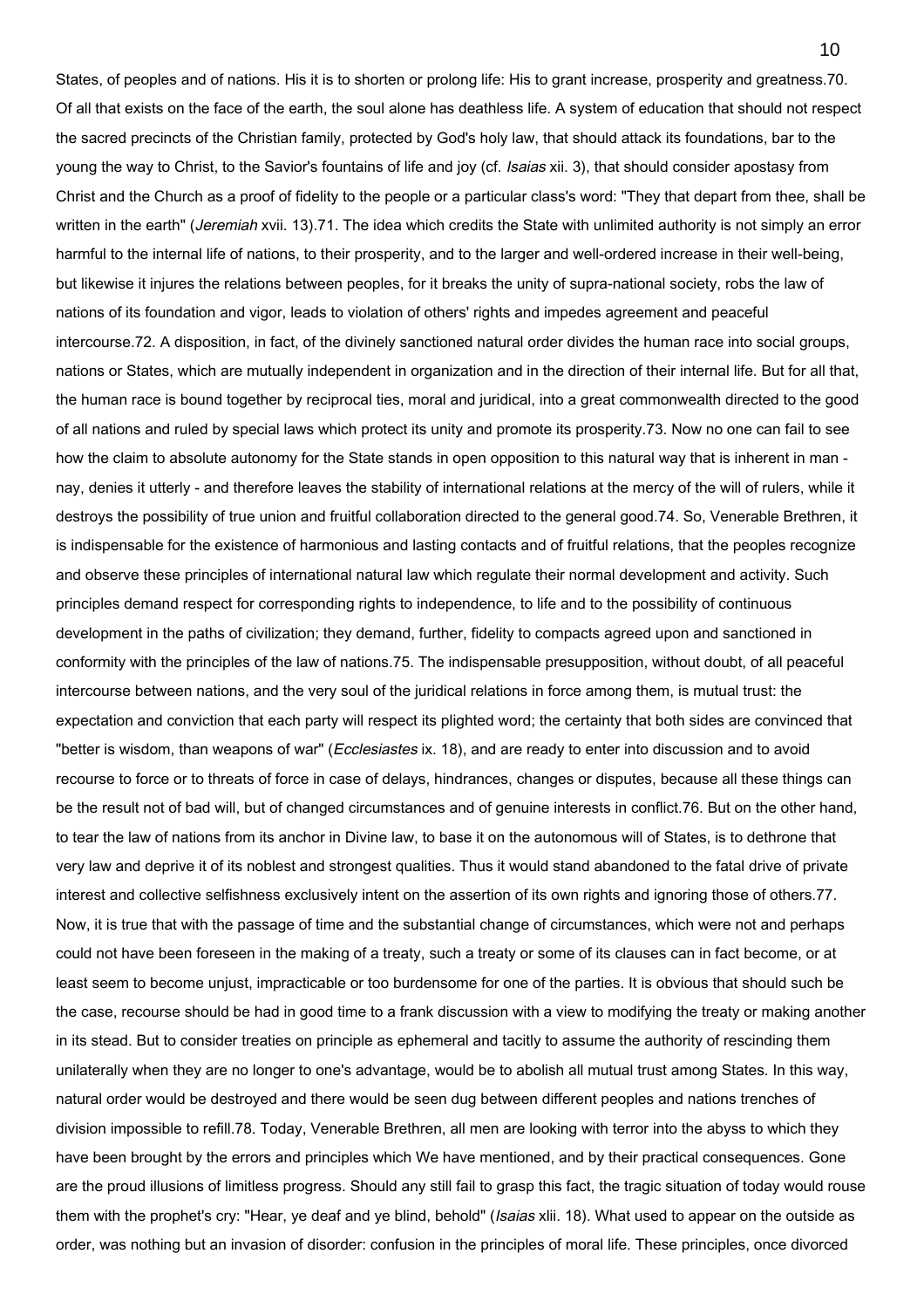from the majesty of the Divine law, have tainted every field of human activity.79. But let us leave the past and turn our eyes towards that future which, according to the promises of the powerful ones of this world, is to consist, once the bloody conflicts of today have ceased, in a new order founded on justice and on prosperity. Will that future be really different; above all, will it be better? Will treaties of peace, will the new international order at the end of this war be animated by justice and by equity towards all, by that spirit which frees and pacifies? Or will there be a lamentable repetition of ancient and of recent errors?80. To hope for a decisive change exclusively from the shock of war and its final issue is idle, as experience shows. The hour of victory is an hour of external triumph for the party to whom victory falls, but it is in equal measure the hour of temptation. In this hour the angel of justice strives with the demons of violence; the heart of the victor all to easily is hardened; moderation and farseeing wisdom appear to him weakness; the excited passions of the people, often inflamed by the sacrifices and sufferings they have borne, obscure the vision even of responsible persons and make them inattentive to the warning voice of humanity and equity, which is overwhelmed or drowned in the inhuman cry. "Vae victis, woe to the conquered." There is danger lest settlements and decision born in such conditions be nothing else than injustice under the cloak of justice.81. No, Venerable Brethren, safety does not come to peoples from external means, from the sword which can impose conditions of peace but does not create peace. Forces that are to renew the face of the earth should proceed from within, from the spirit.82. Once the bitterness and the cruel strifes of the present have ceased, the new order of the world, of national and international life, must rest no longer on the quicksands of changeable and ephemeral standards that depend only on the selfish interests of groups and individuals. No, they must rest on the unshakable foundation, on the solid rock of natural law and of Divine Revelation. There the human legislator must attain to that balance, that keen sense of moral responsibility, without which it is easy to mistake the boundary between the legitimate use and the abuse of power. Thus only will his decisions have internal consistency, noble dignity and religious sanction, and be immune from selfishness and passion.83. For true though it is that the evils from which mankind suffers today come in part from economic instability and from the struggle of interests regarding a more equal distribution of the goods which God has given man as a means of sustenance and progress, it is not less true that their root is deeper and more intrinsic, belonging to the sphere of religious belief and moral convictions which have been perverted by the progressive alienation of the peoples from that unity of doctrine, faith, customs and morals which once was promoted by the tireless and beneficent work of the Church. If it is to have any effect, the reeducation of mankind must be, above all things, spiritual and religious. Hence, it must proceed from Christ as from its indispensable foundation; must be actuated by justice and crowned by charity.84. The accomplishment of this task of regeneration, by adapting her means to the altered conditions of the times and to the new needs of the human race, is an essential and maternal office of the Church. Committed to her by her Divine Founder, the preaching of the Gospel, by which is inculcated to men truth, justice and charity and the endeavor to implant its precepts solidly in mind and conscience, is the most noble and most fruitable work for peace. That mission would seem as if it ought to discourage by its very grandeur the hearts of those who make up the Church Militant. But that cooperation in the spread of the Kingdom of God which in every century is effected in different ways, with varying instruments, with manifold hard struggles, is a command incumbent on everyone who has been snatched by Divine Grace from the slavery of Satan and called in Baptism to citizenship of the Kingdom of God.85. And if belonging to it, living according to its spirit, laboring for its increase and placing its benefits at the disposition of that portion of mankind also which as yet has no part in them, means in our days having to face obstacles and oppositions as vast and deep and minutely organized as never before, that does not dispense a man from the frank, bold profession of our Faith. Rather, it spurs one to stand fast in the conflict even at the price of the greatest sacrifices. Whoever lives by the spirit of Christ refuses to let himself be beaten down by the difficulties which oppose him, but on the contrary feels himself impelled to work with all his strength and with the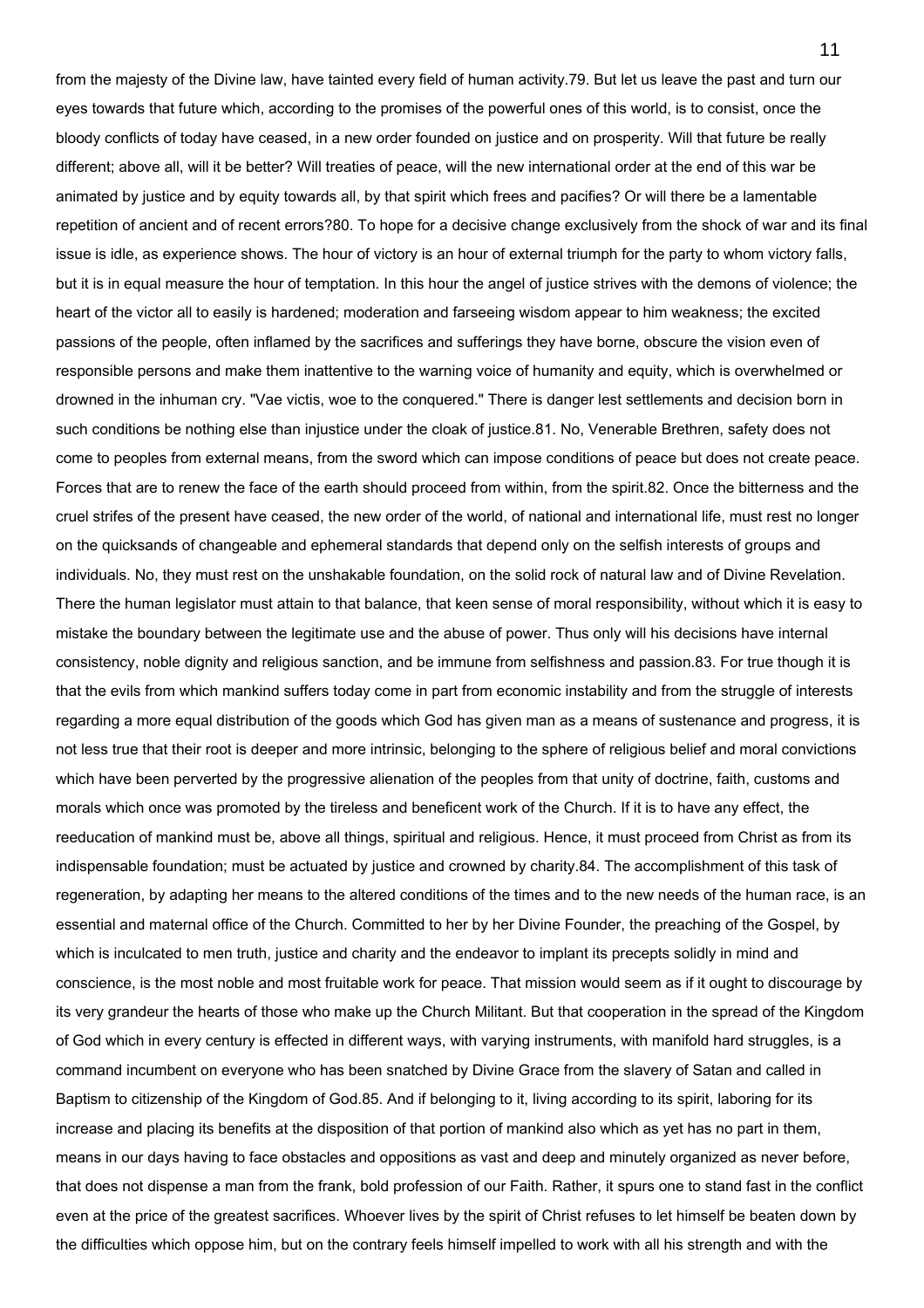fullest confidence in God. He does not draw back before the straits and the necessities of the moment but faces their severity ready to give aid with that love which flees no sacrifice, is stronger than death, and will not be quenched by the rushing waters of tribulation.86. It gives Us, Venerable Brethren, an inward strength, a heavenly joy, for which We daily render to God Our deep and humble thanks, to see in every region of the Catholic world evident signs of a spirit which boldly faces the gigantic tasks of our age, which with generous decision is intent on uniting in fruitful harmony the first and essential duty of individual sanctification, and apostolic activity for the spread of the Kingdom of God. From the movement of the Eucharistic Congresses furthered with loving care by Our predecessors and from the collaboration of the laity formed in Catholic Action towards a deep realization of their noble mission, flow forth fountains of grace and reserves of strength, which could hardly be sufficiently prized in the present time, when threats are more numerous, needs multiply and the conflict between Christianity and anti-Christianism grows intense.87. At a moment when one is forced to note with sorrow the disproportion between the number of priests and the calls upon them, when one sees that even today the words of Our Savior apply: "The harvest indeed in great, but the laborers are few" (Saint Matthew ix. 37; Saint Luke x.2), the collaboration of the laity in the Apostolate of the Hierarchy, a collaboration indeed given by many and animated with ardent zeal and generous self-devotion, stands out as a precious aid to the work of priests and shows possibilities of development which justify the brightest hopes. The prayer of the Church to the Lord of the Harvest that he send workers into his vineyard (cf. Saint Matthew ix. 37; Saint Luke x.2) has been granted to a degree proportionate to the present needs, and in a manner which supplements and completes the powers, often obstructed and inadequate, of the priestly apostolate. Numbers of fervent men and women of youth obedient to the voice of the Supreme Pastor and to the directions of their bishops, consecrate themselves with the full ardor of their souls to the works of the apostolate in order to bring back to Christ the masses of peoples who have been separated from Him.88. To them in this moment so critical for the Church and for mankind go out Our paternal greeting, Our deepfelt gratitude, Our confident hope. These have truly placed their lives and their work beneath the standard of Christ the King; and they can say with the Psalmist: "I speak my words to the King" (Psalm xliv. 1). "Thy Kingdom come" is not simply the burning desire of their prayer; it is besides, the guide of their activity.89. This collaboration of the laity with the priesthood in all classes, categories and groups reveals precious industry and to the laity is entrusted a mission than which noble and loyal hearts could desire none higher nor more consoling. This apostolic work, carried out according to the mind of the Church, consecrates the layman as a kind of "Minister to Christ" in the sense which Saint Augustine explains as follows: "When, Brethren, you hear Our Lord saying: where I am there too will My servant be, do not think solely of good bishops and clerics." You too in your way minister to Christ by a good life, by almsgiving, by preaching His Name and teaching to whom you can. Thus every father should recognize that it is under this title that he owes paternal affection to his family. Let it be for the sake of Christ and for life everlasting, that he admonishes all his household, teaches, exhorts, reproves, shows kindness, corrects; and thus in his own home he will fulfill an ecclesiastical and in a way an episcopal office ministering to Christ, that he may be for ever with Him" (on The Gospel according to Saint John, tract 51, n. 13).90. In promoting this participation by the laity in the apostolate, which is so important in our times, the family has a special mission, for it is the spirit of the family that exercises the most powerful influence on that of the rising generation. As long as the sacred flame of the Faith burns on the domestic hearth, and the parents forge and fashion the lives of their children in accordance with this Faith, youth will be ever ready to acknowledge the royal prerogatives of the Redeemer, and to oppose those who wish to exclude Him from society or wrongly to usurp His rights.91. When churches are closed, when the Image of the Crucified is taken from the schools, the family remains the providential and, in a certain sense, impregnable refuge of Christian life. And We give thanks to God as We see that numberless families accomplish this, their mission, with a fidelity undismayed by combat or by sacrifice. A great host of young men and women, even in those regions where faith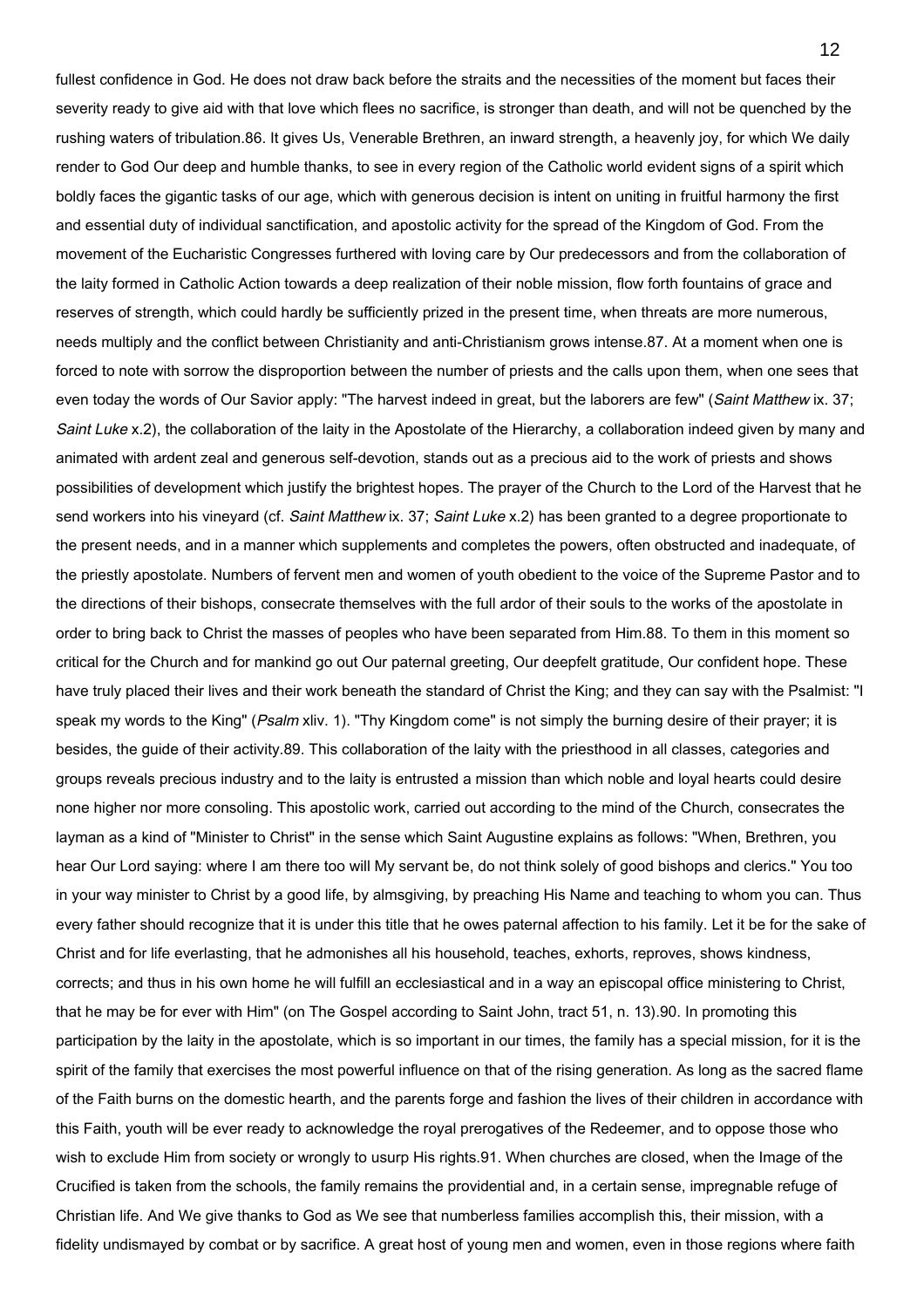in Christ means suffering and persecution, remain firm around the Throne of the Redeemer with a quiet, steady determination that recalls the most glorious days of the Church's struggles.92. What torrents of benefits would be showered on the world; what light, order, what peace would accrue to social life; what unique and precious energies would contribute towards the betterment of mankind, if men would everywhere concede to the Church, teacher of justice and love, that liberty of action to which, in virtue of the Divine Mandate, she has a sacred and indisputable right! What calamities could be averted, what happiness and tranquillity assured, if the social and international forces working to establish peace would let themselves be permeated by the deep lessons of the Gospel of Love in their struggle against individual or collective egoism!93. There is no opposition between the laws that govern the life of faithful Christians and the postulates of a genuine humane humanitarianism, but rather unity and mutual support. In the interests of suffering mankind, shaken to the depths both materially and spiritually, We have no more ardent desire than this: that the present difficulties may open the eyes of many to see Our Lord Jesus Christ and the mission of His Church on this earth in their true light, and that all those who are in power may decide to allow the Church a free course to work for the formation of the rising generation according to the principles of justice and peace.94. This work of pacification presupposes that obstacles are not put to the exercise of the mission which God has entrusted to His Church; that the field of this activity is not restricted, and that the masses, and especially youth, are not withdrawn from her beneficent influence.95. Accordingly We, as representatives on earth of Him Who was proclaimed by the Prophet "Prince of Peace" (Isaias ix. 6) appeal to the rulers of the peoples, and to those who can in any way influence public life, to let the Church have full liberty to fulfill her role as educator by teaching men truth, by inculcating justice and inflaming hearts with the Divine Love of Christ.96. While the Church cannot renounce the exercise of this, her mission, which has for its final end to realize here below the Divine plan and to "re-establish all things in Christ, that are in heaven and on earth" (*Ephesians* i. 10) her aid, nonetheless, is shown to be indispensable as never before, now that sad experience teaches that external means and human provisions and political expedients of themselves bring no efficacious healing to the ills which affect mankind.97. Taught precisely by the sad failure of human expedients to stave off the tempest that threatens to sweep civilization away, many turn their gaze with renewed hope to the Church, the rock of truth and of charity, to that Chair of Peter from which, they feel, can be restored to mankind that unity of religious teaching and of the moral code which of old gave consistency to pacific international relations.98. Unity, towards which, so many, answerable for the destiny of nations, look with regretful yearning as they experience from day to day the vanity of the very means in which once they had placed their trust! Unity, the desired of those many legions of Our sons who daily call upon "The God of Peace and of love" (II Corinthians xiii. 11). Unity, the hope of so many noble minds separated from Us, who yet in their hunger and thirst for justice and peace turn their eyes to the See of Peter and from it await guidance and counsel!99. These last are recognizing in the Catholic Church principles of belief and life that have stood the test of 2,000 years; the strong cohesion of the Ecclesiastical Hierarchy, which in union with the Successor of Peter spends itself in enlightening minds with the teaching of the Gospel, in guiding and sanctifying men, and which is generous in its material condescension towards all, but firm when, even at the cost of torments or martyrdom, it has to say: "Non licet; it is not allowed!"100. And yet, Venerable Brethren, the teaching of Christ, which alone can furnish man with such solid bases of belief as will greatly enlarge his vision, and divinely dilate his heart and supply an efficacious remedy to the very grave difficulties of today this and the activity of the Church in teaching and spreading that Doctrine, and in forming and modeling men's minds by its precepts, are at times an object of suspicion, as if they shook the foundations of civil authority or usurped its rights.101. Against such suspicions We solemnly declare with Apostolic sincerity that - without prejudice to the declarations regarding the power of Christ and of His Church made by Our predecessor, Pius XI, of venerable memory, in his Encyclical Quas Primas of December 11, 1925 - any such aims are entirely alien to that same Church, which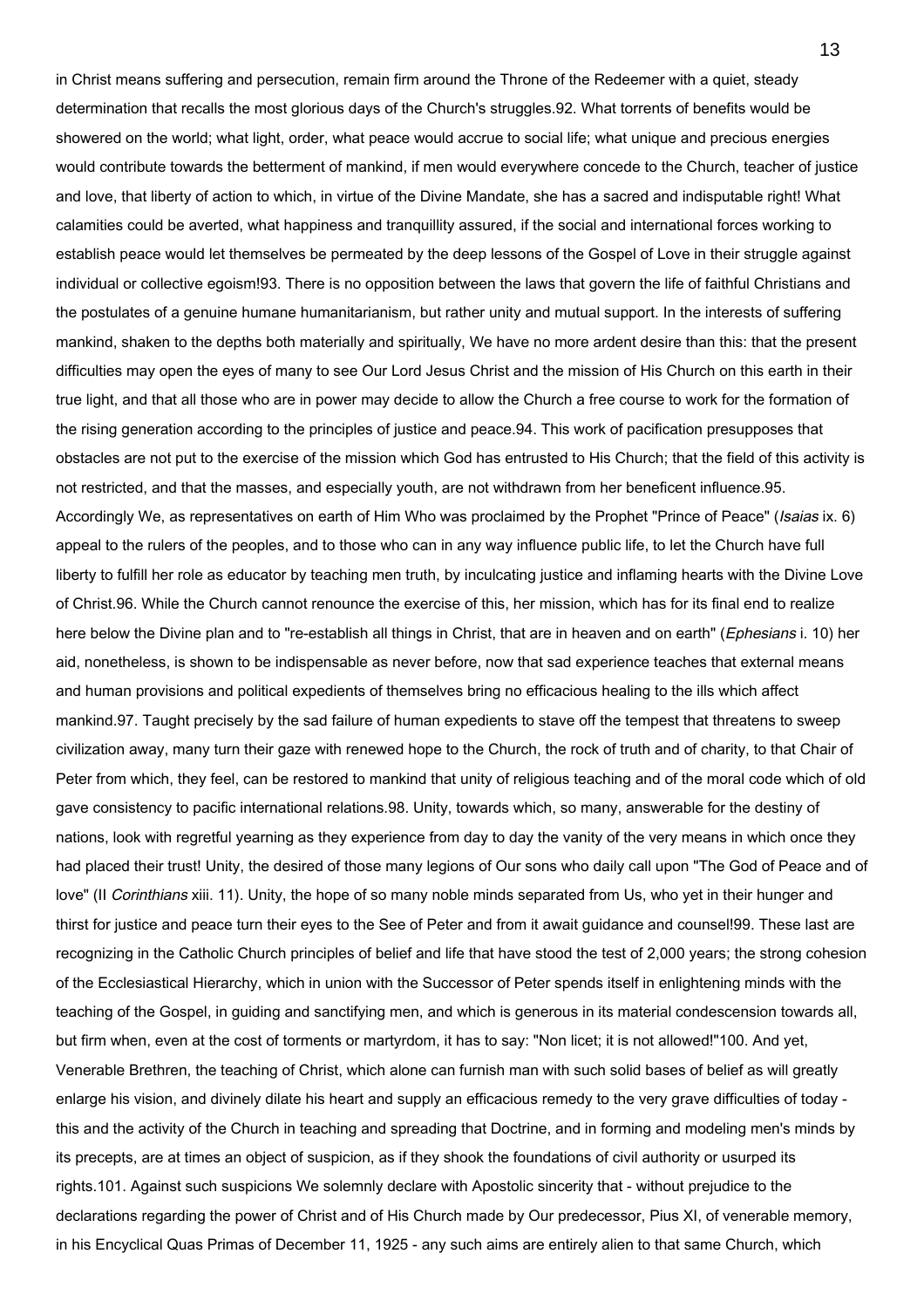spreads it maternal arms towards this world not to dominate but to serve. She does not claim to take the place of other legitimate authorities in their proper spheres, but offers them her help after the example and in the spirit of her Divine Founder Who "went about doing good" (Acts x. 38).102. The Church preaches and inculcates obedience and respect for earthly authority which derives from God its whole origin and holds to the teaching of her Divine Master Who said: "Render therefore to Caesar the things that are Caesar's" (Saint Matthew xxii. 21); she has no desire to usurp, and sings in the liturgy: "He takes away no earthly realms who gives us the celestial" (hymn for Feast of Epiphany). She does not suppress human energies but lifts them up to all that is noble and generous and forms characters which do not compromise with conscience. Nor has she who civilizes the nations ever retarded the civil progress of mankind, at which on the contrary she is pleased and glad with a mother's pride. The end of her activity was admirably expressed by the Angels over the cradle of the Word Incarnate, when they sang of glory to God and announced peace to men of good will: "Glory to God in the highest; and on earth peace to men of good will" (Saint Luke ii. 14).103. This peace, which the world cannot give, has been left as a heritage to His disciples by the Divine Redeemer Himself: "Peace I leave with you, my peace I give unto you" (Saint John xiv. 27); and thus following the sublime teaching of Christ, summed up by Himself in the twofold precept of love of God and of the neighbor, millions of souls have reached, are reaching and shall reach peace. History, wisely called by a great Roman "The Teacher of Life," has proved for close on two thousand years how true is the word of Scripture that he will not have peace who resists God (cf. Job ix. 4). For Christ alone is the "Corner Stone" (Ephesians ii. 20) on which man and society can find stability and salvation.104. On this Corner Stone the Church is built, and hence against her the adversary can never prevail: "The gates of hell shall not prevail" (Saint Matthew xvi. 18), nor can they ever weaken her! Nay, rather, internal and external struggles tend to augment the force and multiply the laurels of her glorious victories.105. On the other hand, any other building which has not been founded solidly on the teaching of Christ rests on shifting sands and is destined to perish miserably (cf. Saint Matthew vii. 26, 27).106. Venerable Brethren, the hour when this Our first Encyclical reaches you is in many respects a real "Hour of Darkness" (cf. Saint Luke xxii. 53), in which the spirit of violence and of discord brings indescribable suffering on mankind. Do We need to give assurance that Our paternal heart is close to all Our children in compassionate love, and especially to the afflicted, the oppressed, the persecuted? The nations swept into the tragic whirlpool of war are perhaps as yet only at the "beginnings of sorrows" (Saint Matthew xxiv. 8), but even now there reigns in thousands of families death and desolation, lamentation and misery. The blood of countless human beings, even noncombatants, raises a piteous dirge over a nation such as Our dear Poland, which, for its fidelity to the Church, for its services in the defense of Christian civilization, written in indelible characters in the annals of history, has a right to the generous and brotherly sympathy of the whole world, while it awaits, relying on the powerful intercession of Mary, Help of Christians, the hour of a resurrection in harmony with the principles of justice and true peace.107. What has already happened and is still happening, was presented, as it were, in a vision before Our eyes when, while still some hope was left, We left nothing undone in the form suggested to us by Our Apostolic office and by the means at Our disposal, to prevent recourse to arms and to keep open the way to an understanding honorable to both parties. Convinced that the use of force on one side would be answered by recourse to arms on the other, We considered it a duty inseparable from Our Apostolic office and of Christian Charity to try every means to spare mankind and Christianity the horrors of a world conflagration, even at the risk of having Our intentions and Our aims misunderstood. Our advice, if heard with respect, was not however followed and while Our pastoral heart looks on with sorrow and foreboding, the Image of the Good Shepherd comes up before Our gaze, and it seems as though We ought to repeat to the world in His name: "If thou . . . hadst known . . . the things that are to thy peace; but now they are hidden from thy eyes" (Saint Luke xix. 42).108. In the midst of this world which today presents such a sharp contrast to "The Peace of Christ in the Reign of Christ," the Church and her faithful are in times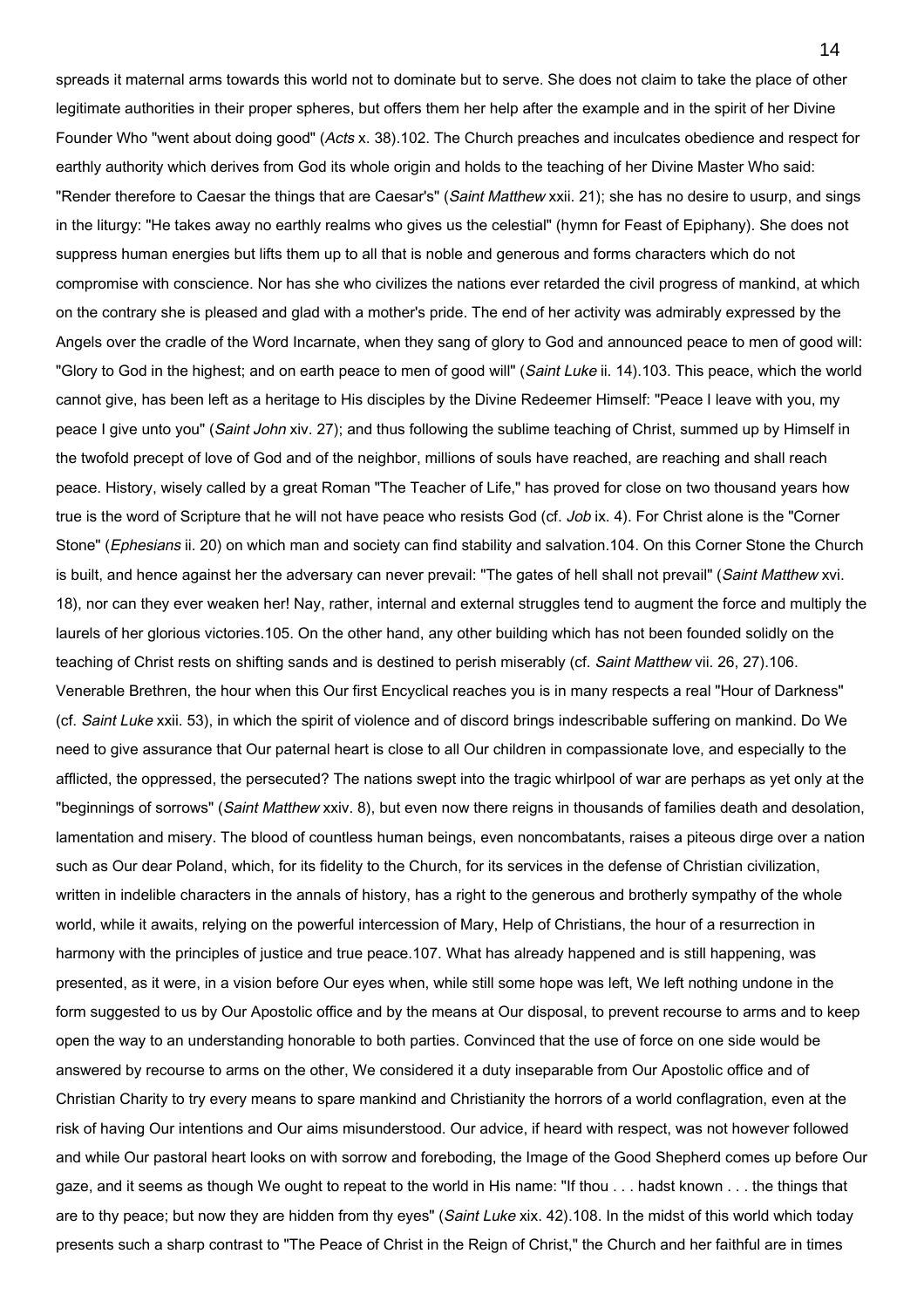and in years of trial such as have rarely been known in her history of struggle and suffering. But in such times especially, he who remains firm in his faith and strong at heart knows that Christ the King is never so near as in the hour of trial, which is the hour for fidelity. With a heart torn by the sufferings and afflictions of so many of her sons, but with the courage and the stability that come from the promises of Our Lord, the Spouse of Christ goes to meet the gathering storms. This she knows, that the truth which she preaches, the charity which she teaches and practices, will be the indispensable counselors and aids to men of good will in the reconstruction of a new world based on justice and love, when mankind, weary from it course along the way of error, has tasted the bitter fruits of hate and violence.109. In the meantime however, Venerable Brethren, the world and all those who are stricken by the calamity of the war must know that the obligation of Christian love, the very foundation of the Kingdom of Christ, is not an empty word, but a living reality. A vast field opens up for Christian Charity in all its forms. We have full confidence that all Our sons, especially those who are not being tried by the scourge of war, will be mindful in imitation of the Divine Samaritan, of all these who, as victims of the war, have a right to compassion and help.110. The "Catholic Church, the City of God, whose King is Truth, whose law love and whose measure eternity" (Saint Augustine, Ep. CXXXVIII. Ad Marcellinum, C. 3, N. 17), preaching fearlessly the whole truth of Christ and toiling as the love of Christ demands with the zeal of a mother, stands as a blessed vision of peace above the storm of error and passion awaiting the moment when the all-powerful Hand of Christ the King shall quiet the tempest and banish the spirits of discord which have provoked it.111. Whatever We can do to hasten the day when the dove of peace may find on this earth, submerged in a deluge of discord, somewhere to alight, We shall continue to do, trusting in those statesmen, who before the outbreak of war, nobly toiled to avert such a scourge from the peoples; trusting in the millions of souls of all countries and of every sphere, who call not for justice alone but for love and mercy; above all, trusting in God Almighty to Whom We daily address the prayer: "in the shadow of thy wings will I hope, until iniquity pass away" (Psalm lvi. 2).112. God can do all things. As well as the happiness and the fortunes of nations, He holds in His hands human counsels and sweetly turns them in whatever direction He wills: even the obstacles are for His Omnipotence means to mould affairs and events and to direct minds and free wills to His all-high purposes.113. Pray then, Venerable Brethren, pray without ceasing; pray especially when you offer the Divine Sacrifice of Love. Do you, too, pray, you whose courageous profession of the Faith entails today hard, painful and not rarely, heroic sacrifices; pray you, suffering and agonizing members of the Church, when Jesus comes to console and to heal your pains, and do not forget with the aid of a true spirit of mortification and worthy practice of penance to make your prayers more acceptable in the eyes of Him Who "lifteth up all that fall: and setteth up all that are cast down" (Psalm cxiv. 14), that He in His mercy may shorten the days of trial and that thus the word of the Psalmist may be verified: "Then they cried to the Lord in their affliction: and he delivered them out of their distresses" (Psalm cvi. 13).114. And you, white legions of children who are so loved and dear to Jesus, when you receive in Holy Communion the Bread of Life, raise up your simple and innocent prayers and unite them with those of the Universal Church. The heart of Jesus, Who loves you, does not resist your suppliant innocence. Pray every one, pray uninterruptedly: "Pray without ceasing" (Thessalonians, v. 10).115. In this way you will put into practice the sublime precept of the Divine Master, the most sacred testament of His Heart, "That they all may be one" (Saint John xvii. 21) that all may live in that unity of faith and of love, from which the world may know the power and efficacy of Christ's mission and of the work of His Church.116. The early Church understood and practiced this Divine Precept, and expressed it in a magnificent prayer; do you associate yourselves with those sentiments which answer so well to the necessities of the present hour: "Remember, O Lord, Thy Church, to free her from all evil and to perfect her in Thy love, and sanctify and collect her from the four winds into Thy Kingdom, which Thou has prepared for her, because Thine is the power, and the glory for ever" (Doctrine of the Twelve Apostles, C 10).117. In the confidence that God, the Author and Lover of Peace, will hear the supplications of the Church, We impart